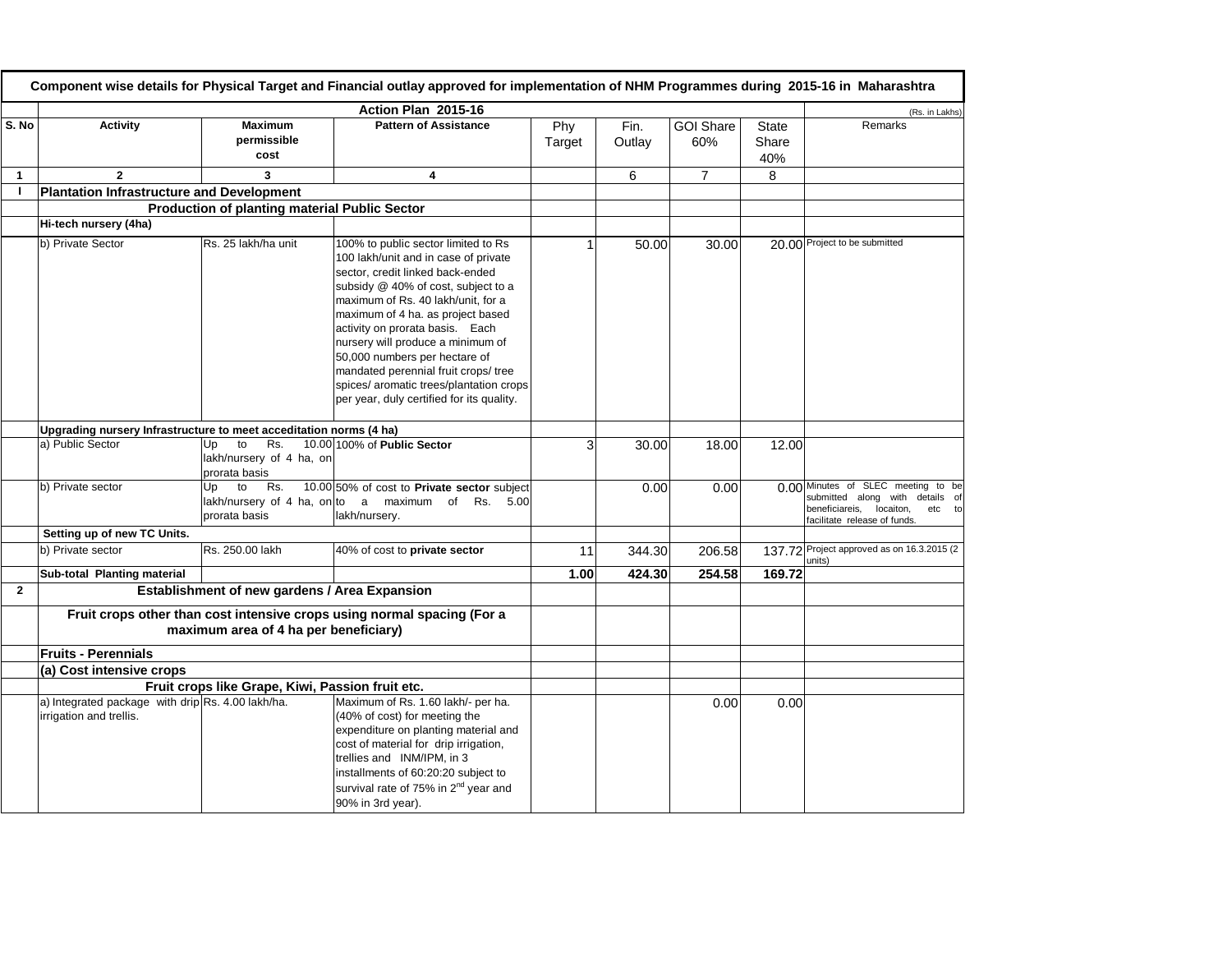| b) Without integration                                                    | Rs. 1.25 lakh/ha | Maximum of Rs. 0.50 lakh/ha (40% of<br>cost) for meeting the expenditure on<br>planting material and cost of<br>INM/IPM in three installments of<br>60:20:20 subject to survival rate of<br>75% in 2 <sup>nd</sup> year and 90% in 3rd year.<br>For (a) and (b) above, in the case of<br>TSP areas, Andaman & Nicobar and<br>Lakshadweep Islands, assistance will<br>be @ 50% of cost. |              | 0.00  | 0.00  | 0.00  |                       |
|---------------------------------------------------------------------------|------------------|----------------------------------------------------------------------------------------------------------------------------------------------------------------------------------------------------------------------------------------------------------------------------------------------------------------------------------------------------------------------------------------|--------------|-------|-------|-------|-----------------------|
| Sub total                                                                 |                  |                                                                                                                                                                                                                                                                                                                                                                                        | $\mathbf{0}$ | 0.00  | 0.00  | 0.00  |                       |
| Maintenance Integrated package with drip irrigation                       |                  |                                                                                                                                                                                                                                                                                                                                                                                        |              |       |       |       |                       |
| 1st Year                                                                  |                  |                                                                                                                                                                                                                                                                                                                                                                                        | 224          | 36.87 | 22.12 | 14.75 |                       |
| 2nd Year                                                                  |                  |                                                                                                                                                                                                                                                                                                                                                                                        |              |       |       |       |                       |
|                                                                           |                  |                                                                                                                                                                                                                                                                                                                                                                                        |              |       |       |       |                       |
| <b>Maintenance without Integration</b>                                    |                  |                                                                                                                                                                                                                                                                                                                                                                                        |              |       |       |       |                       |
| 1st Year                                                                  |                  |                                                                                                                                                                                                                                                                                                                                                                                        | 7.30         | 0.66  | 0.40  | 0.26  |                       |
| 2nd Year                                                                  |                  |                                                                                                                                                                                                                                                                                                                                                                                        | 423.42       | 41.76 | 25.06 | 16.70 |                       |
| Sub total maintance                                                       |                  |                                                                                                                                                                                                                                                                                                                                                                                        | 654.72       | 79.29 | 47.57 | 31.72 |                       |
| ii) Strawberry                                                            |                  |                                                                                                                                                                                                                                                                                                                                                                                        |              |       |       |       |                       |
| a) Integrated package with drip Rs. 2.80 lakh/ha<br>irrigation & mulching |                  | Maximum of Rs. 1.12 lakh/ per ha.<br>(40% of cost) for meeting the<br>expenditure on planting material and<br>cost of material for drip irrigation,<br>mulching and INM/IPM, in one<br>installment.                                                                                                                                                                                    | 9.50         | 8.00  | 4.80  | 3.20  |                       |
| b) Without integration                                                    | Rs. 1.25 lakh/ha | Maximum of Rs. 0.50 lakh/ha (40% of<br>cost) for meeting the expenditure on<br>planting material and cost of<br>INM/IPM one installment.<br>For (a) and (b) above, in the case of<br>TSP areas, Andaman & Nicobar and<br>Lakshadweep Islands, assistance will<br>be @ 50% of cost.                                                                                                     |              | 0.00  | 0.00  | 0.00  |                       |
| Sub total                                                                 |                  |                                                                                                                                                                                                                                                                                                                                                                                        | 10           | 8.00  | 4.80  | 3.20  |                       |
| iii) Banana (sucker)                                                      |                  |                                                                                                                                                                                                                                                                                                                                                                                        |              |       |       |       |                       |
| Integrated package with Rs. 2.00 lakh/ha<br>a)<br>drip irrigation.        |                  | Maximum of Rs. 0.80 lakh/ha (40% of<br>the cost) for meeting expenditure on<br>planting material, drip irrigation and<br>cost of material for INM/IPM, in 2<br>installments (75:25).                                                                                                                                                                                                   |              | 0.00  | 0.00  | 0.00  |                       |
| b) Without integration                                                    | Rs.87,500/ha     | Maximum of Rs. 0.35 lakh/ha (40% of<br>cost) for meeting the expenditure on<br>planting material and cost of<br>INM/IPM in 2 installments (75:25). For<br>(a) and (b) above, in the case of TSP<br>areas, Andaman & Nicobar and<br>Lakshadweep Islands, assistance will<br>be @ 50% of cost in 2 installments.                                                                         |              | 0.00  | 0.00  |       | $0.00^{2m \times 2m}$ |
| Sub total                                                                 |                  |                                                                                                                                                                                                                                                                                                                                                                                        | $\mathbf{0}$ | 0.00  | 0.00  | 0.00  |                       |
| Maintenance without Integration                                           |                  |                                                                                                                                                                                                                                                                                                                                                                                        |              |       |       |       |                       |
| 1st Year                                                                  |                  |                                                                                                                                                                                                                                                                                                                                                                                        |              | 0.00  | 0.00  | 0.00  |                       |
| Sub total maintance                                                       |                  |                                                                                                                                                                                                                                                                                                                                                                                        | $\mathbf{0}$ | 0.00  | 0.00  | 0.00  |                       |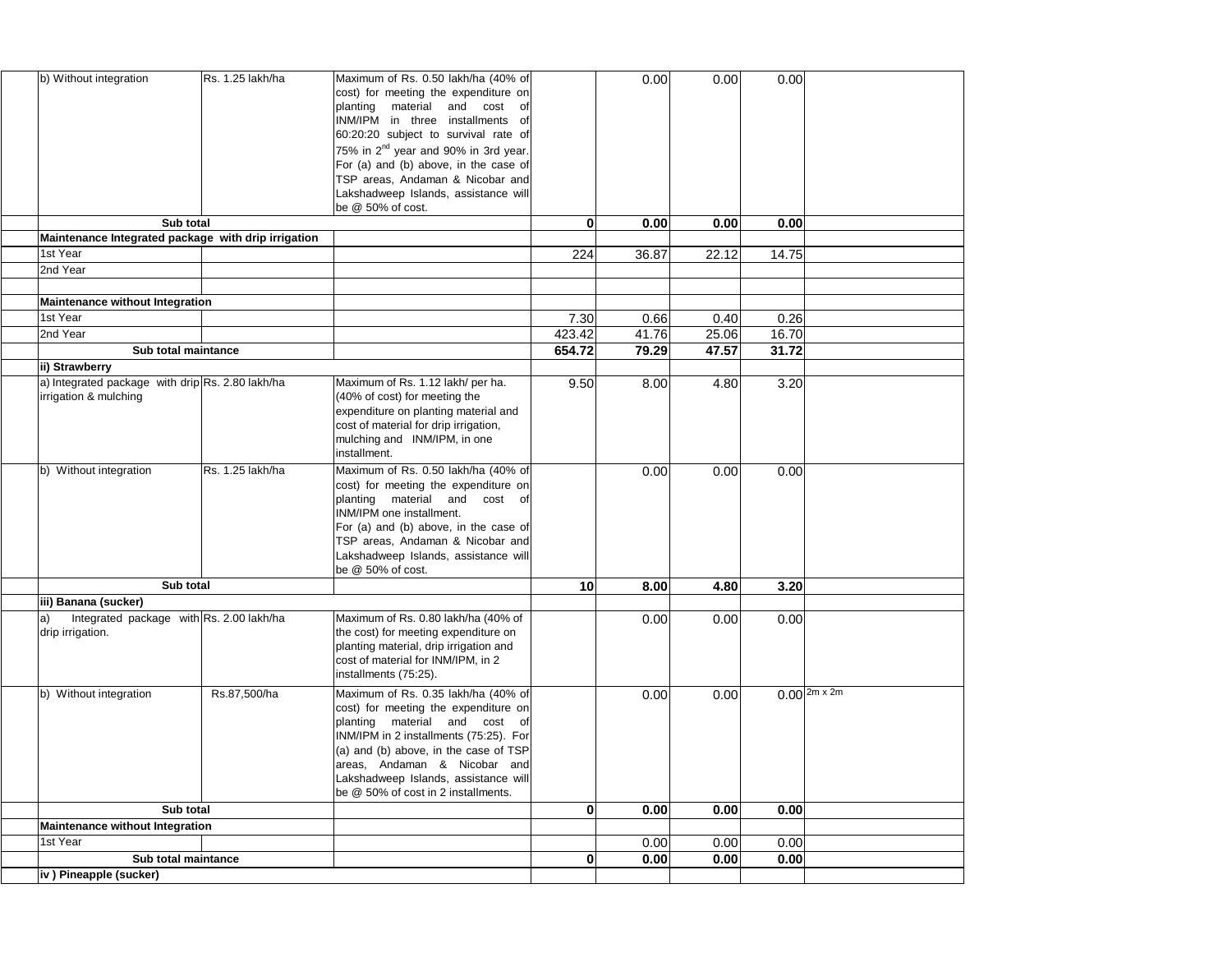| Integrated package with Rs. 3.00 lakh/ha<br>a)<br>drip irrigation. |                   | Maximum of Rs. 1.20 lakh/ha (40% of<br>the cost) for meeting expenditure on<br>planting material, drip irrigation and<br>cost of material for INM/IPM, in 2<br>installments.                                                                                                                                                   |              | 0.00   | 0.00   | 0.00   |  |
|--------------------------------------------------------------------|-------------------|--------------------------------------------------------------------------------------------------------------------------------------------------------------------------------------------------------------------------------------------------------------------------------------------------------------------------------|--------------|--------|--------|--------|--|
| b) Without integration                                             | Rs.87,500/ha      | Maximum of Rs. 0.35 lakh/ha (40% of<br>cost) for meeting the expenditure on<br>planting material and cost of<br>INM/IPM in 2 installments (75:25).<br>For (a) and (b) above, in the case of<br>TSP areas, Andaman & Nicobar and<br>Lakshadweep Islands, assistance will<br>be @ 50% of cost in 2 installments<br>$(75.25)$ .   |              | 0.00   | 0.00   | 0.00   |  |
| Sub total                                                          |                   |                                                                                                                                                                                                                                                                                                                                | $\mathbf{0}$ | 0.00   | 0.00   | 0.00   |  |
| <b>Maintenance without Integration</b>                             |                   |                                                                                                                                                                                                                                                                                                                                |              |        |        |        |  |
| 1st Year                                                           |                   |                                                                                                                                                                                                                                                                                                                                |              | 0.00   | 0.00   | 0.00   |  |
| Sub total maintance                                                |                   |                                                                                                                                                                                                                                                                                                                                | $\mathbf 0$  | 0.00   | 0.00   | 0.00   |  |
| v) Banana (TC)                                                     |                   |                                                                                                                                                                                                                                                                                                                                |              |        |        |        |  |
| Integrated package with<br>a)<br>drip irrigation.                  | Rs. 3.00 lakh/ha  | Maximum of Rs. 1.20 lakh/ha (40 % of<br>cost) for meeting the expenditure on<br>planting material and cost of material<br>for drip system, INM/IPM etc., in 2<br>installments (75:25).                                                                                                                                         | 151.15       | 72.57  | 43.54  | 29.03  |  |
| b) Without integration                                             | Rs. 1.25 lakh/ha. | Max. of Rs. 0.50 lakh per ha, (40% of<br>cost) for meeting the expenditure on<br>planting material and cost of<br>INM/IPM in 2 installments (75:25).<br>For (a) and (b) above, in the case of<br>TSP areas, Andaman & Nicobar and<br>Lakshadweep Islands, assistance will<br>be @ 50% of cost in 2 installments<br>$(75:25)$ . | 60.40        | 18.15  | 10.89  | 7.26   |  |
| Sub total                                                          |                   |                                                                                                                                                                                                                                                                                                                                | 212          | 90.72  | 54.43  | 36.29  |  |
| Maintenance Integrated package with drip Integration               |                   |                                                                                                                                                                                                                                                                                                                                |              |        |        |        |  |
| 1st Year                                                           |                   |                                                                                                                                                                                                                                                                                                                                | 1034.18      | 165.48 | 99.29  | 66.19  |  |
|                                                                    |                   |                                                                                                                                                                                                                                                                                                                                |              |        |        |        |  |
| <b>Maintenance without Integration</b>                             |                   |                                                                                                                                                                                                                                                                                                                                |              |        |        |        |  |
| 1st Year                                                           |                   |                                                                                                                                                                                                                                                                                                                                | 1682.90      | 168.29 | 100.97 | 67.32  |  |
| 2nd Year                                                           |                   |                                                                                                                                                                                                                                                                                                                                |              | 0.00   | 0.00   | 0.00   |  |
| Sub total maintance                                                |                   |                                                                                                                                                                                                                                                                                                                                | 2717.08      | 333.77 | 200.26 | 133.51 |  |
| vii) Papaya                                                        |                   |                                                                                                                                                                                                                                                                                                                                |              |        |        |        |  |
| a) Integrated package with<br>drip irrigation.                     | Rs. 2.00 lakh/ha. | Maximum of Rs. 0.80 lakh/ha (40% of<br>the cost) for meeting expenditure on<br>planting material, drip irrigation and<br>cost of material for INM/IPM, in 2<br>installments (75:25).                                                                                                                                           | 18           | 6.52   | 3.91   | 2.61   |  |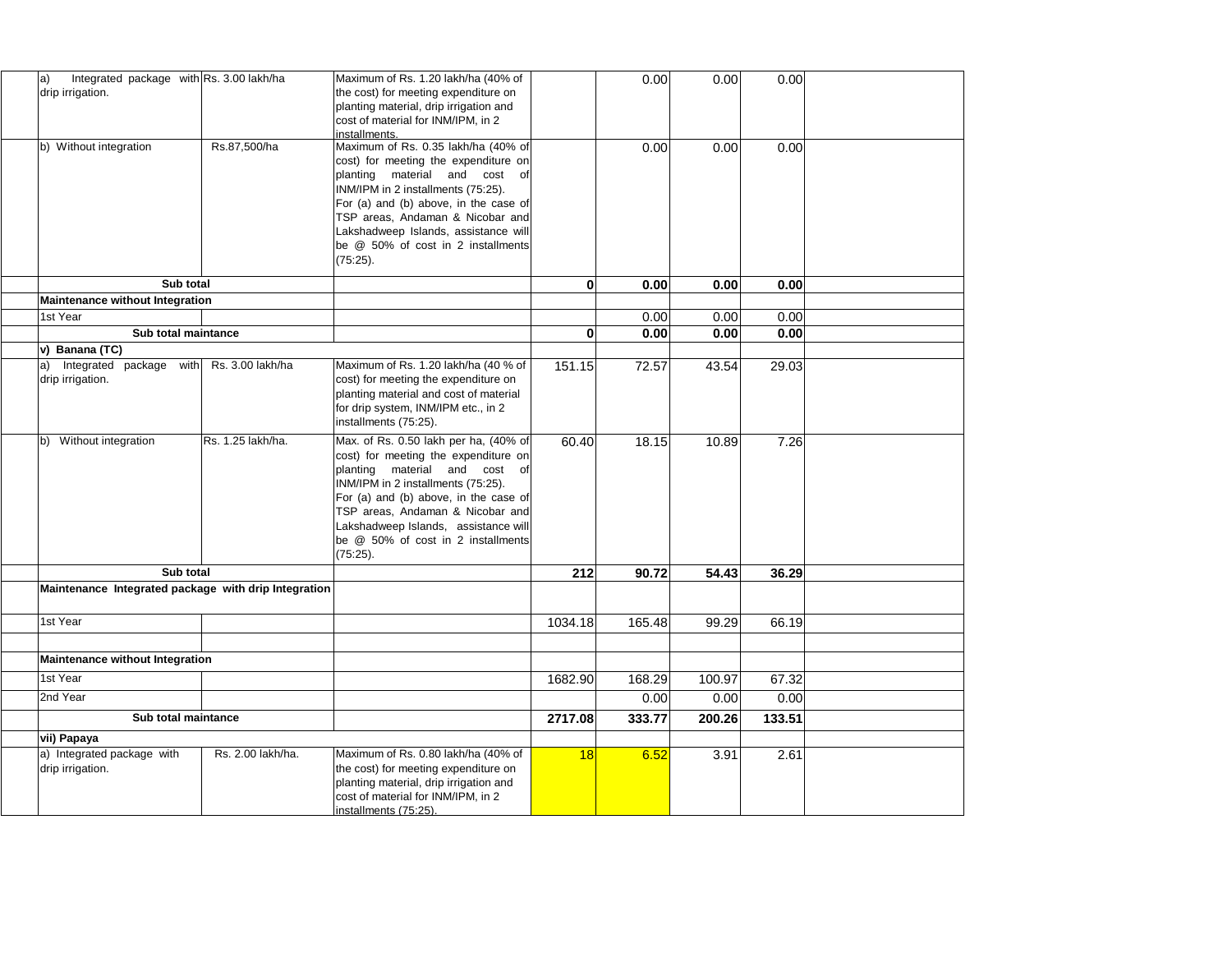| b) Without integration                                                            | Rs. 60,000/ha     | Maximum of Rs. 0.30 lakh/ha (50 % of<br>cost) for meeting the expenditure on<br>planting material and cost of INM/IPM<br>in 2 installments (75:25).<br>For (a) and (b) above, in the case of                                                                                                                                                                                                            | 11.05  | 1.99  | 1.19  | 0.80  |  |
|-----------------------------------------------------------------------------------|-------------------|---------------------------------------------------------------------------------------------------------------------------------------------------------------------------------------------------------------------------------------------------------------------------------------------------------------------------------------------------------------------------------------------------------|--------|-------|-------|-------|--|
|                                                                                   |                   | NE and Himalayan States, TSP areas,<br>Andaman<br>Nicobar<br>&<br>and                                                                                                                                                                                                                                                                                                                                   |        |       |       |       |  |
|                                                                                   |                   | Lakshadweep Islands, assistance will<br>be @ 50% of cost in 2 installments<br>(75:25).                                                                                                                                                                                                                                                                                                                  |        |       |       |       |  |
| Sub total                                                                         |                   |                                                                                                                                                                                                                                                                                                                                                                                                         | 29     | 8.51  | 5.11  | 3.40  |  |
| Maintenance Integrated package with drip irrigation                               |                   |                                                                                                                                                                                                                                                                                                                                                                                                         |        |       |       |       |  |
| 1st Year                                                                          |                   |                                                                                                                                                                                                                                                                                                                                                                                                         | 217.25 | 26.08 | 15.65 | 10.43 |  |
|                                                                                   |                   |                                                                                                                                                                                                                                                                                                                                                                                                         |        |       |       |       |  |
|                                                                                   |                   |                                                                                                                                                                                                                                                                                                                                                                                                         |        |       |       |       |  |
| Maintenance without Integration                                                   |                   |                                                                                                                                                                                                                                                                                                                                                                                                         |        |       |       |       |  |
| 1st Year                                                                          |                   |                                                                                                                                                                                                                                                                                                                                                                                                         | 151.80 | 9.11  | 5.46  | 3.64  |  |
| Sub total maintance                                                               |                   |                                                                                                                                                                                                                                                                                                                                                                                                         | 369    | 35.19 | 21.11 | 14.08 |  |
| ix) High density planting (mango, guava, litchi, pomegranate, apple, citrus etc). |                   |                                                                                                                                                                                                                                                                                                                                                                                                         |        |       |       |       |  |
| a) Integrated package with drip Rs. 1.50 lakh /ha<br>irrigation                   |                   | Maximum of Rs. 0.60 lakh per ha.<br>(40% of cost) for meeting the<br>expenditure on planting material, cost                                                                                                                                                                                                                                                                                             |        | 0.00  | 0.00  | 0.00  |  |
|                                                                                   |                   | of drip system, INM/IPM, canopy<br>management etc., in 3 installments of<br>60:20:20 subject to survival rate of                                                                                                                                                                                                                                                                                        |        |       |       |       |  |
|                                                                                   |                   | 75% in 2nd year and 90% in 3 <sup>rd</sup> year).                                                                                                                                                                                                                                                                                                                                                       |        |       |       |       |  |
| Mango (2.5m x2.5m)                                                                | do                | do                                                                                                                                                                                                                                                                                                                                                                                                      | 22.70  | 3.18  | 1.91  | 1.27  |  |
| Guava                                                                             | do                | do                                                                                                                                                                                                                                                                                                                                                                                                      | 11.95  | 3.71  | 2.23  | 1.48  |  |
| b) Without Integration.                                                           | Rs. 1.00 lakh/ha. | Maximum of Rs. 0.40 lakh/ha (40% of<br>the cost) for meeting the expenditure<br>on planting material and cost of<br>INM/IPM in 3 installments (60:20:20).<br>For (a) and (b) above, in the case of<br>TSP areas, Andaman & Nicobar and<br>Lakshadweep Islands, assistance will<br>be @ 50% of cost in 3 installments of<br>60:20:20 subject to survival rate of<br>75% in 2nd year and 90% in 3rd year) |        | 0.00  | 0.00  | 0.00  |  |
| Mango (2.5m x2.5m)                                                                |                   |                                                                                                                                                                                                                                                                                                                                                                                                         |        |       |       |       |  |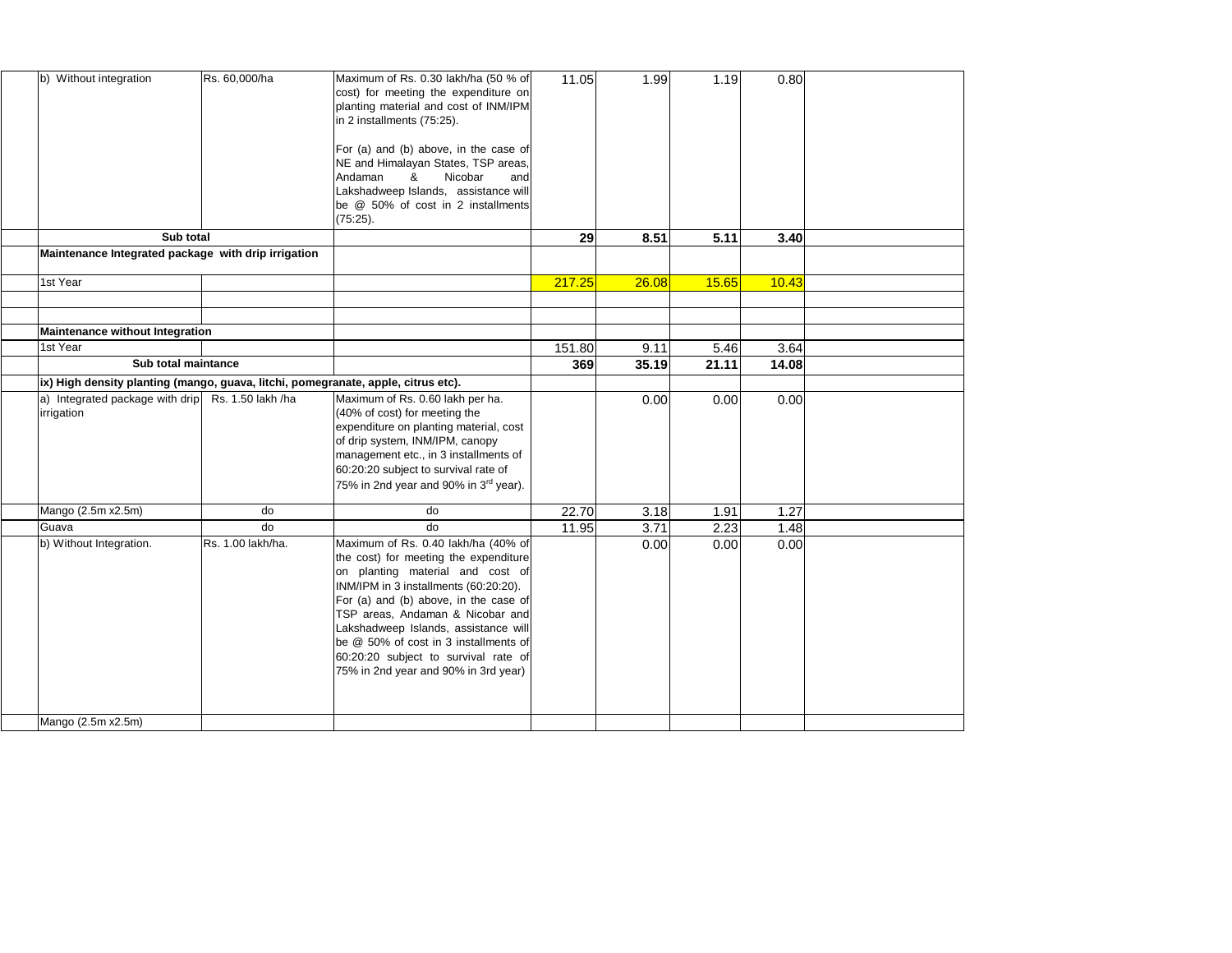|              | Guava                                               | Rs. 1.00 lakh/ha.    | Maximum of Rs. 0.40 lakh/ha (40% of<br>the cost) for meeting the expenditure<br>on planting material and cost of<br>INM/IPM in 3 installments (60:20:20).<br>For (a) and (b) above, in the case of<br>TSP areas, Andaman & Nicobar and<br>Lakshadweep Islands, assistance will<br>be @ 50% of cost in 3 installments of | 5.0     | 0.85   | 0.51   | 0.34   |  |
|--------------|-----------------------------------------------------|----------------------|-------------------------------------------------------------------------------------------------------------------------------------------------------------------------------------------------------------------------------------------------------------------------------------------------------------------------|---------|--------|--------|--------|--|
|              |                                                     |                      | 60:20:20 subject to survival rate of<br>75% in 2nd year and 90% in 3rd year)                                                                                                                                                                                                                                            |         |        |        |        |  |
|              | Sub total                                           |                      |                                                                                                                                                                                                                                                                                                                         | 40      | 7.74   | 4.65   | 3.10   |  |
|              | Maintenance Integrated package with drip irrigation |                      |                                                                                                                                                                                                                                                                                                                         |         |        |        |        |  |
|              |                                                     |                      |                                                                                                                                                                                                                                                                                                                         |         |        |        |        |  |
|              | 1st Year                                            |                      |                                                                                                                                                                                                                                                                                                                         |         |        |        |        |  |
|              | (Mango)                                             |                      |                                                                                                                                                                                                                                                                                                                         | 73.75   | 3.45   | 2.07   | 1.38   |  |
|              | Guava                                               |                      |                                                                                                                                                                                                                                                                                                                         | 38.80   | 3.83   | 2.30   | 1.53   |  |
|              | Maintenance without Integration                     |                      |                                                                                                                                                                                                                                                                                                                         |         |        |        |        |  |
|              | 1st Year                                            |                      |                                                                                                                                                                                                                                                                                                                         |         |        |        |        |  |
|              | (Mango)                                             |                      |                                                                                                                                                                                                                                                                                                                         |         | 0.00   | 0.00   | 0.00   |  |
|              | Guava                                               |                      |                                                                                                                                                                                                                                                                                                                         |         | 0.00   | 0.00   | 0.00   |  |
|              | 2nd Year                                            |                      |                                                                                                                                                                                                                                                                                                                         |         |        |        |        |  |
|              | (Mango)                                             |                      |                                                                                                                                                                                                                                                                                                                         | 24.90   | 1.99   | 1.20   | 0.80   |  |
|              | Guava                                               |                      |                                                                                                                                                                                                                                                                                                                         | 50.05   | 3.02   | 1.81   | 1.21   |  |
|              | <b>Sub total Maintance</b>                          |                      |                                                                                                                                                                                                                                                                                                                         | 187.50  | 12.29  | 7.37   | 4.92   |  |
| $\mathbf{3}$ | Flowers (For a maximum of 2 ha per beneficiary)     |                      |                                                                                                                                                                                                                                                                                                                         |         |        |        |        |  |
|              | <b>Cut flowers</b>                                  |                      |                                                                                                                                                                                                                                                                                                                         |         |        |        |        |  |
|              | Small & Marginal Farmers                            | Rs. 1.00 lakh/ha     | 40% of cost                                                                                                                                                                                                                                                                                                             | 32.7    | 11.54  | 6.92   | 4.62   |  |
|              | Other farmers                                       | do                   | 25% of the cost                                                                                                                                                                                                                                                                                                         |         | 0.00   | 0.00   | 0.00   |  |
|              | <b>Bulbulous flowers</b>                            |                      |                                                                                                                                                                                                                                                                                                                         |         |        |        |        |  |
|              | Small & Marginal Farmers                            | Rs. 1.50 lakh/ha     | 40 % of the cost                                                                                                                                                                                                                                                                                                        | 25.00   | 15.00  | 9.00   | 6.00   |  |
|              | Other farmers                                       | do                   | 25% of cost                                                                                                                                                                                                                                                                                                             | 10.40   | 3.90   | 2.34   | 1.56   |  |
|              | <b>Loose Flowers</b>                                |                      |                                                                                                                                                                                                                                                                                                                         |         |        |        |        |  |
|              | Small & Marginal Farmers                            | Rs. 40,000/ha        | 40% of cost                                                                                                                                                                                                                                                                                                             | 125.55  | 20.09  | 12.05  | 8.04   |  |
|              | Other farmers                                       | do                   | 25% of cost                                                                                                                                                                                                                                                                                                             | 43.10   | 4.31   | 2.59   | 1.72   |  |
|              | <b>Sub-total flowers</b>                            |                      |                                                                                                                                                                                                                                                                                                                         | 236.70  | 54.84  | 32.90  | 21.93  |  |
|              | Spices (For a maximum area of 4 ha per beneficiary) |                      |                                                                                                                                                                                                                                                                                                                         |         |        |        |        |  |
|              |                                                     |                      |                                                                                                                                                                                                                                                                                                                         |         |        |        |        |  |
|              | Seed spice and Rhizomatic<br>spices                 | Rs.30,000/ha         | Maximum of Rs. 12,000/- per ha. (40%<br>of cost) for meeting the expenditure on<br>planting material and cost of material<br>for INM/IPM etc).                                                                                                                                                                          | 930.00  | 111.60 | 66.96  | 44.64  |  |
|              |                                                     |                      |                                                                                                                                                                                                                                                                                                                         |         |        |        |        |  |
|              | Sub-total spices                                    |                      |                                                                                                                                                                                                                                                                                                                         | 930     | 111.60 | 66.96  | 44.64  |  |
|              | <b>Grand Total Area Expansion</b>                   |                      |                                                                                                                                                                                                                                                                                                                         | 1456.45 | 281.41 | 168.85 | 112.56 |  |
|              | <b>Grand Total Area Expansion maintenance</b>       |                      |                                                                                                                                                                                                                                                                                                                         | 3928.35 | 460.54 | 276.32 | 184.22 |  |
|              | <b>Mushrooms</b>                                    |                      |                                                                                                                                                                                                                                                                                                                         |         |        |        |        |  |
|              | <b>Production unit</b>                              |                      |                                                                                                                                                                                                                                                                                                                         |         |        |        |        |  |
|              | <b>Public Sector</b>                                | Rs. 20.00 lakh/ unit | 100% of the cost.                                                                                                                                                                                                                                                                                                       |         | 0.00   | 0.00   | 0.00   |  |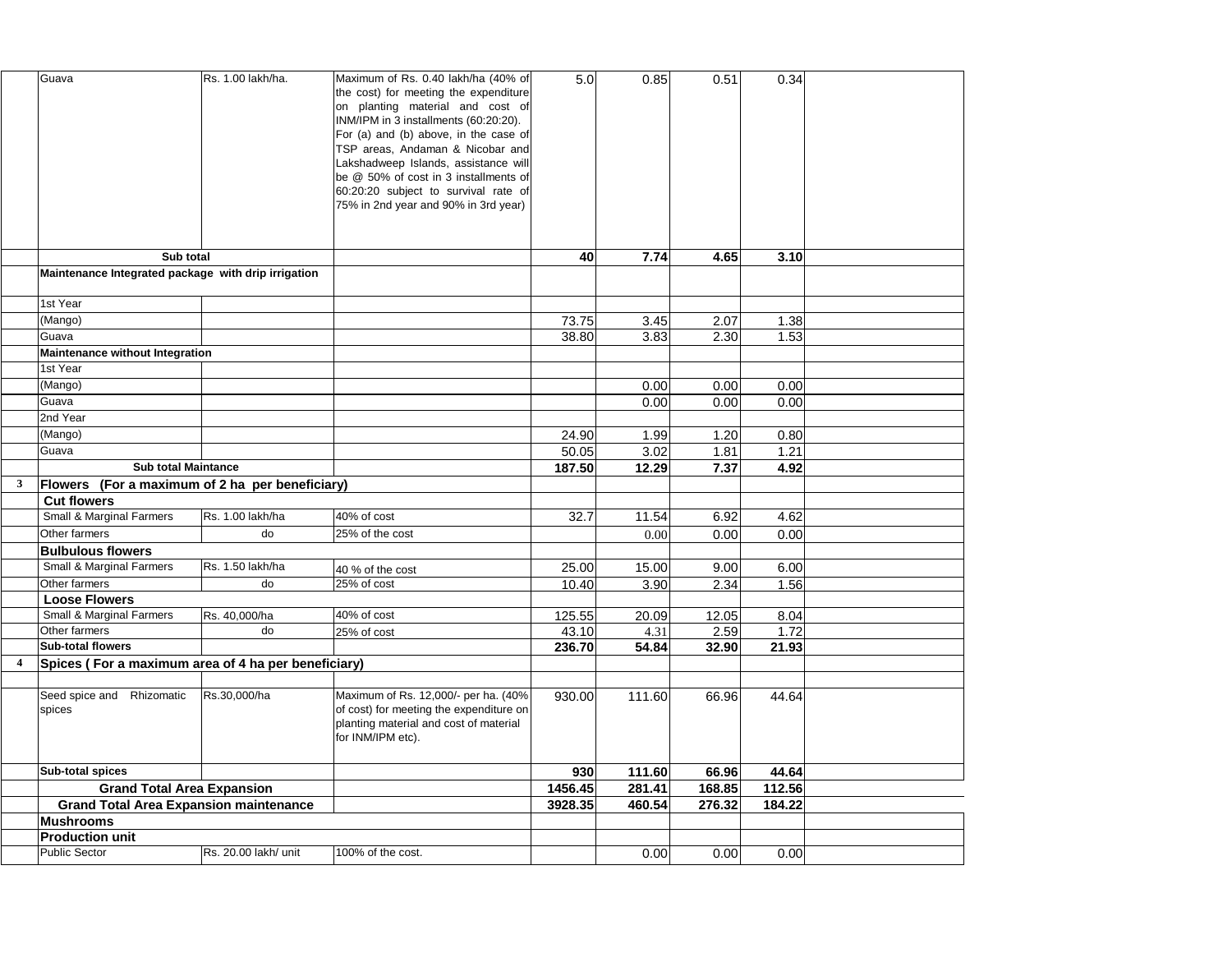|   | <b>Private Sector</b>                                                                    | Rs. 20.00 lakh/ unit                           | 40% of cost for private sector, for<br>expenditure<br>meeting<br>the<br>on<br>infrastructure, as credit linked back<br>ended subsidy. | 5              | 37.50   | 22.50   | 15.00   |                                                         |
|---|------------------------------------------------------------------------------------------|------------------------------------------------|---------------------------------------------------------------------------------------------------------------------------------------|----------------|---------|---------|---------|---------------------------------------------------------|
|   | Spawn making unit                                                                        |                                                |                                                                                                                                       |                |         |         |         |                                                         |
|   | <b>Public Sector</b>                                                                     | Rs. 15 lakh/ unit                              | 100% of the cost.                                                                                                                     |                | 0.00    | 0.00    | 0.00    |                                                         |
|   | <b>Private Sector</b>                                                                    | Rs. 15 lakh/ unit                              | 40% of cost for private sector, for<br>meeting<br>the<br>expenditure<br>on<br>infrastructure, as credit linked back<br>ended subsidy. | 1.0            | 6.00    | 3.60    | 2.40    |                                                         |
|   | <b>Compost making unit</b>                                                               |                                                |                                                                                                                                       |                |         |         |         |                                                         |
|   | <b>Public Sector</b>                                                                     | Rs. 20.00 lakh/ unit                           | 100% of the cost.                                                                                                                     |                | 0.00    | 0.00    | 0.00    |                                                         |
|   | <b>Private Sector</b>                                                                    | Rs. 20.00 lakh/ unit                           | 40% of cost for private sector, for<br>meetina<br>the<br>expenditure<br>on<br>infrastructure, as credit linked back<br>ended subsidy. | 1.0            | 8.00    | 4.80    | 3.20    |                                                         |
|   | Sub-total mushrooms                                                                      |                                                |                                                                                                                                       | $\overline{7}$ | 51.50   | 30.90   | 20.60   |                                                         |
|   | Rejuvenation/replacement of<br>senile plantation including<br>Canopy management. Mango   | Rs. 40,000/ha                                  | 50% of the total cost subject to a<br>maximum of Rs. 20,000/ha limited to<br>two ha per beneficiary.                                  | 478.90         | 95.78   | 57.47   |         | 38.31 To be implemented as per guidelines<br>circulated |
|   | Sub-total                                                                                |                                                |                                                                                                                                       | 479            | 95.78   | 57.47   | 38.31   |                                                         |
|   | <b>Creation of Water resources</b>                                                       |                                                |                                                                                                                                       |                |         |         |         |                                                         |
|   | <b>Community tanks</b>                                                                   |                                                |                                                                                                                                       |                |         |         |         |                                                         |
|   | i) Community tanks/on farm ponds/on farm water reservoirs with use of                    |                                                | plastic/RCC lining - (10 ha. of command area, with pond size of 100m x 100m x                                                         |                |         |         |         |                                                         |
|   | Community tanks/on farm ponds/on farm water reservoirs with use of<br>plastic/RCC lining |                                                |                                                                                                                                       |                |         |         |         |                                                         |
|   | Plain areas                                                                              | Rs. 20.00 lakh in plain<br>areas               | 100% of cost for 10 ha command                                                                                                        | 1178           | 2561.18 | 1536.71 | 1024.47 |                                                         |
|   | Hilly areas.                                                                             | areas.                                         | Rs. 25 lakh/ unit for Hilly 100% of cost for 10 ha command                                                                            |                | 0.00    | 0.00    | 0.00    |                                                         |
|   | ii) Water harvesting system for individuals- for storage of water in<br>20mx20mx3m       |                                                |                                                                                                                                       |                |         |         |         |                                                         |
|   | Plain areas                                                                              | areas and                                      | Rs. 1.50 lakh/unit in plain 50% of cost. Maintenance to be<br>ensured by the beneficiary.                                             | 305            | 228.75  | 137.25  | 91.50   |                                                         |
|   | Hilly areas.                                                                             | areas                                          | Rs. 1.80 lakh/unit in hilly 50% of cost. Maintenance to be<br>ensured by the beneficiary.                                             |                | 0.00    | 0.00    | 0.00    |                                                         |
|   | Sub-total                                                                                |                                                |                                                                                                                                       | 1483           | 2789.93 | 1673.96 | 1115.97 |                                                         |
| 5 |                                                                                          | Protected cultivation (Area in Ha.)            |                                                                                                                                       |                |         |         |         |                                                         |
|   | a) Green House structure                                                                 |                                                |                                                                                                                                       |                |         |         |         |                                                         |
|   | (b) Naturally ventilated system                                                          |                                                |                                                                                                                                       |                |         |         |         |                                                         |
|   | (i) Tubular structur                                                                     | Rs. 890/Sq. m (>1008<br>Sq.m up to 2080 Sq. m) | 50% of the cost limited to 4000 Sq.m<br>per beneficiary.                                                                              | 63.00          | 2771.09 | 1662.65 | 1108.44 |                                                         |
|   | c) Plastic Mulching                                                                      |                                                |                                                                                                                                       |                |         |         |         |                                                         |
|   | <b>Plastic Mulching</b>                                                                  | Rs. 32,000/ha                                  | 50% of the total cost limited to 2 ha<br>per beneficiarv.                                                                             | 1117.6         | 178.82  | 107.29  | 71.53   |                                                         |
|   | <b>Plastic Mulching</b>                                                                  | Rs. 36,800/ha for hilly<br>areas               | 50% of the total cost limited to 2 ha<br>per beneficiary.                                                                             |                | 0.00    | 0.00    | 0.00    |                                                         |
|   | d) Shade Net House                                                                       |                                                |                                                                                                                                       |                |         |         |         |                                                         |
|   | i) Tubular structure                                                                     | Rs. 710/Sq.m                                   | 50% of cost limited to 4000 Sq.m per<br>beneficiary.                                                                                  | 136.10         | 3026.42 | 1815.85 | 1210.57 |                                                         |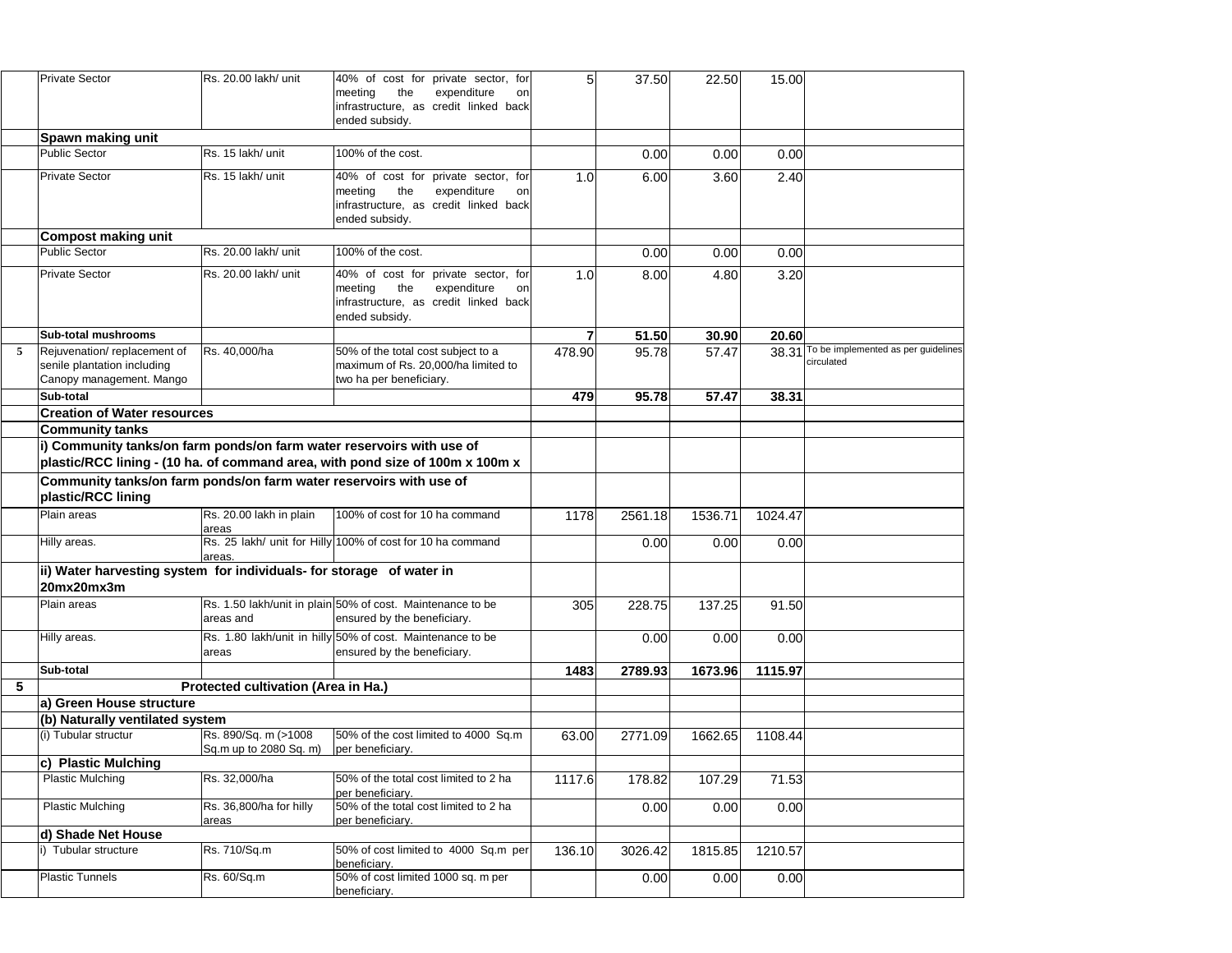| <b>Plastic Tunnels</b>                                            | Rs.75/Sq.m for hilly    | 50% of cost limited 1000 sq. m per                    |                         | 0.00    | 0.00    | 0.00    |                                                                          |
|-------------------------------------------------------------------|-------------------------|-------------------------------------------------------|-------------------------|---------|---------|---------|--------------------------------------------------------------------------|
| Walk in tunnels                                                   | areas.<br>Rs. 600/ Sq.m | beneficiary.<br>50% of the cost limited to 4000 sq.m. |                         |         |         | 0.00    |                                                                          |
|                                                                   |                         | (each unit not to exceed 800 Sq. m                    |                         |         | 0.00    |         |                                                                          |
|                                                                   |                         | per beneficiary).                                     |                         |         |         |         |                                                                          |
| e) Anti Bird/Anti Hail Nets                                       | Rs.35/- per Sq.m        | 50% of cost limited to 5000 Sq.m per                  | 5.21                    | 9.11    | 5.47    | 3.64    |                                                                          |
|                                                                   |                         | beneficiary.                                          |                         |         |         |         |                                                                          |
| f) Cost of planting material &                                    | Rs.140/Sq. m            | 50% of cost limited to 4000 Sq.m per                  | 18.70                   | 130.51  | 78.31   | 52.20   |                                                                          |
| cultivation of high value                                         |                         | beneficiary.                                          |                         |         |         |         |                                                                          |
| vegetables grown in poly                                          |                         |                                                       |                         |         |         |         |                                                                          |
| house<br>g) Cost of planting material &                           | Rs. 700/Sq.m            | 50% of cost limited to 4000 Sq. m per                 |                         | 0.00    | 0.00    | 0.00    |                                                                          |
| cultivation of Orchid &                                           |                         | beneficiary.                                          |                         |         |         |         |                                                                          |
| Anthurium under poly                                              |                         |                                                       |                         |         |         |         |                                                                          |
| house/shade net house.                                            |                         |                                                       |                         |         |         |         |                                                                          |
| h) Cost of planting material &                                    | Rs. 610/Sq.m            | 50% of cost limited to 4000 Sq. m per                 | 13.38                   | 406.99  | 244.19  | 162.80  |                                                                          |
| cultivation of Carnation &                                        |                         | beneficiary.                                          |                         |         |         |         |                                                                          |
| Gerbera under poly                                                |                         |                                                       |                         |         |         |         |                                                                          |
| house/shade net house.                                            |                         |                                                       |                         |         |         |         |                                                                          |
| i) Cost of planting material &                                    | Rs. 426/Sq.m            | 50% of cost limited to 4000 Sq. m per                 | 2.68                    | 57.09   | 34.25   | 22.83   |                                                                          |
| cultivation of Rose and lilum                                     |                         | beneficiary.                                          |                         |         |         |         |                                                                          |
| under poly house/shade net                                        |                         |                                                       |                         |         |         |         |                                                                          |
| house                                                             |                         |                                                       |                         |         |         |         |                                                                          |
| Sub-total protected cultivation                                   |                         |                                                       | 1321.91                 | 6580.02 | 3948.01 | 2632.01 |                                                                          |
| Promotion of Integrated Nutrient Management(INM)/ Integrated Pest |                         |                                                       |                         |         |         |         |                                                                          |
| <b>Bio control lab</b>                                            |                         |                                                       |                         |         |         |         |                                                                          |
| a) Public Sector                                                  | Rs. 90.00 lakh/unit     | 100% to Public sector                                 | 1                       | 75.00   | 45.00   |         | 30.00 Minutes of SLEC meeting to be                                      |
|                                                                   |                         |                                                       |                         |         |         |         | submitted along with details of<br>beneficiareis, locaiton,<br>etc<br>to |
|                                                                   |                         |                                                       |                         |         |         |         | facilitate release of funds.                                             |
| b) Private Sector                                                 | Rs. 90.00 lakh/unit     | 50% to private sector.                                | 1                       | 38.30   | 22.98   | 15.32   |                                                                          |
| Leaf /Tissue analysis lab                                         |                         |                                                       |                         |         |         |         |                                                                          |
| a) Public Sector                                                  | Rs. 25.00 lakhs/unit    | 100% to Public sector                                 | 1                       | 16.70   | 10.02   | 6.68    | do                                                                       |
| b) Private Sector                                                 | Rs. 25.00 lakhs/unit    | 50% to private sector.                                |                         | 0.00    | 0.00    | 0.00    |                                                                          |
| Sub-total INM / IPM                                               |                         |                                                       | $\overline{\mathbf{3}}$ | 130.00  | 78.00   | 52.00   |                                                                          |
| <b>Adoption Organic Farming</b>                                   |                         |                                                       |                         |         |         |         |                                                                          |
| (i) Adoption of Organic                                           | Rs. 20,000/ha           | 50% of cost limited to Rs.10000/ha for                | 2000                    | 70.00   | 42.00   |         | 28.00 Minutes of SLEC meeting to be                                      |
| Farming. 1st Year (ha)                                            |                         | a maximum area of 4 ha. per                           |                         |         |         |         | submitted along with details of                                          |
|                                                                   |                         | beneficiary, spread over a period of 3                |                         |         |         |         | beneficiareis, locaiton,<br>etc to<br>facilitate release of funds.       |
|                                                                   |                         | years involving an assistance of                      |                         |         |         |         |                                                                          |
|                                                                   |                         | Rs.4000/- in first year and Rs.3000/-                 |                         |         |         |         |                                                                          |
|                                                                   |                         | each in second & third year. The                      |                         |         |         |         |                                                                          |
|                                                                   |                         | programme to be linked with                           |                         |         |         |         |                                                                          |
|                                                                   |                         | certification.                                        |                         |         |         |         |                                                                          |
|                                                                   |                         |                                                       |                         |         |         |         |                                                                          |
| (ii) Organic Certification (no)                                   |                         |                                                       |                         |         |         |         |                                                                          |
| 1st Year (ha)                                                     | Project based           | Rs. 5 lakh for a cluster of 50 ha which               | 47                      | 70.50   | 42.30   |         | 28.20 Minutes of SLEC meeting to be                                      |
|                                                                   |                         | will include Rs.1.50 lakh in first year,              |                         |         |         |         | submitted along with details of                                          |
|                                                                   |                         | Rs. 1.50 lakh in second year and Rs.                  |                         |         |         |         | beneficiareis, locaiton,<br>etc to<br>facilitate release of funds.       |
| iii) Vermi compost Units /organic input production unit           |                         | 2.00 lakh in third year.                              |                         |         |         |         |                                                                          |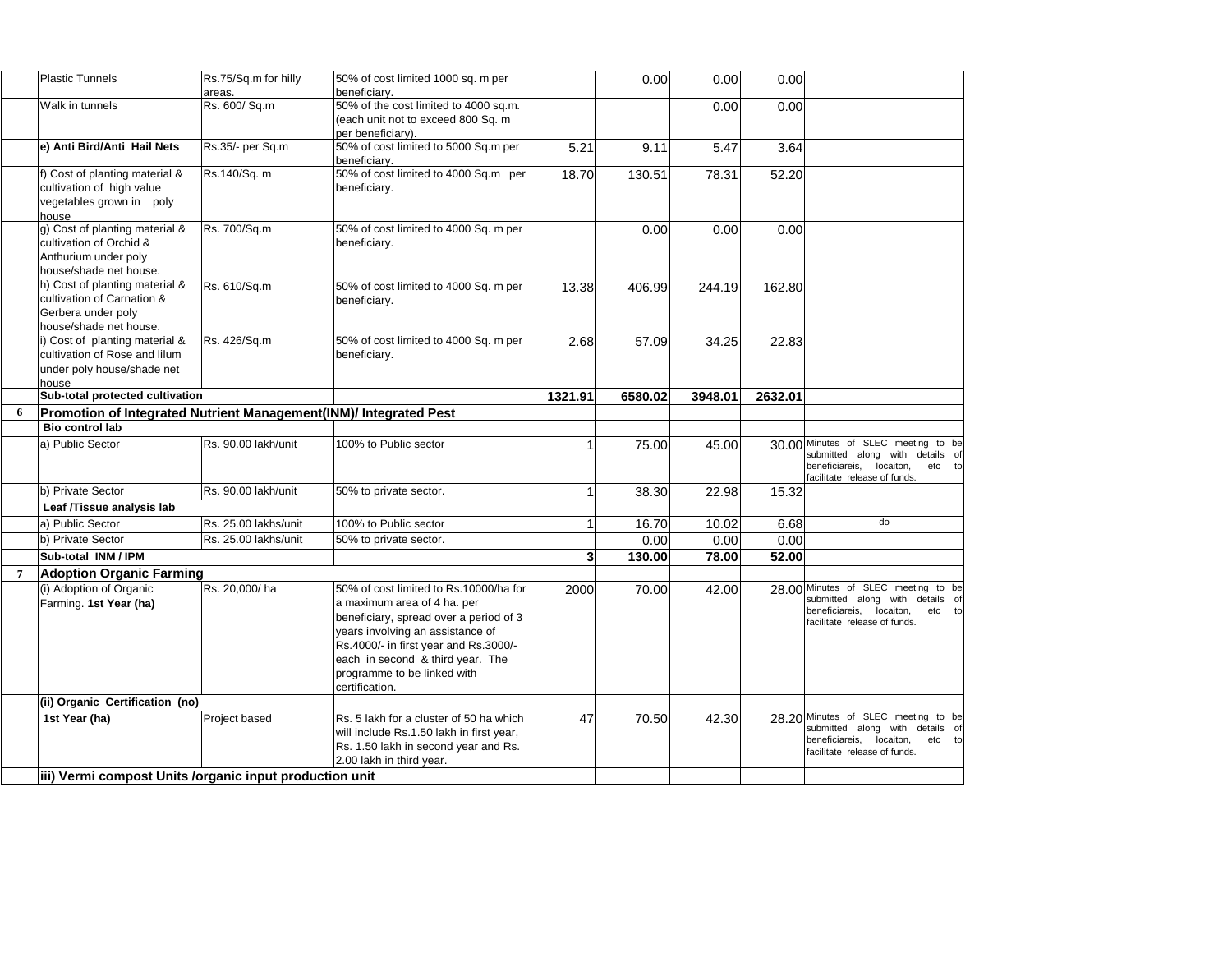|   | i) Vermi compost Units                                                                            | Rs.1,00,000/ unit for<br>permanent structure and<br>Vermibed. | 50% of cost conforming to the size of<br>the unit of 30'x8'x2.5' dimension of<br>Rs. 16,000/unit for HDPE permanent structure to be<br>administered on pro-rata basis. 50%<br>of cost conforming to the size of 96 cft<br>(12'x4'x2') and IS 15907:2010 to be<br>administered on pro-rata basis. |         | 0.50    | 0.30   |        | 0.20 Designs para meter of HDPE beds<br>will conformer to BIS standards (IS<br>15907:2010)                                                        |
|---|---------------------------------------------------------------------------------------------------|---------------------------------------------------------------|--------------------------------------------------------------------------------------------------------------------------------------------------------------------------------------------------------------------------------------------------------------------------------------------------|---------|---------|--------|--------|---------------------------------------------------------------------------------------------------------------------------------------------------|
|   | ii) Vermibeds                                                                                     | do                                                            | do                                                                                                                                                                                                                                                                                               |         | 0.00    | 0.00   | 0.00   |                                                                                                                                                   |
|   | Sub-total                                                                                         |                                                               |                                                                                                                                                                                                                                                                                                  | 2000.00 | 141.00  | 84.60  | 56.40  |                                                                                                                                                   |
|   | <b>Certification for Good</b><br><b>Agricultural Practices (GAP),</b><br>Including infrastructure | Rs. 10,000/ha                                                 | 50% of the cost for maximum of<br>4ha/beneficiary.                                                                                                                                                                                                                                               |         | 0.00    | 0.00   |        | 0.00 Minutes of SLEC meeting to be<br>submitted along with<br>details of<br>beneficiareis,<br>locaiton,<br>etc to<br>facilitate release of funds. |
|   | <b>CoE</b>                                                                                        |                                                               |                                                                                                                                                                                                                                                                                                  |         |         |        |        |                                                                                                                                                   |
|   | <b>Centre of Excellence for</b><br><b>Horticulture</b>                                            | Rs.1000.00 lakh/ centre                                       | 100% of cost to public sector. This<br>can be established through bi-lateral<br>co-operation also.                                                                                                                                                                                               | 6       | 1190.76 | 714.46 |        | 476.30 Project approved on 13.1.2015 (1)<br>1st instalment                                                                                        |
|   | <b>Total CoE</b>                                                                                  |                                                               |                                                                                                                                                                                                                                                                                                  | 6       | 1190.76 | 714.46 | 476.30 |                                                                                                                                                   |
| 8 | Pollination support through beekeeping                                                            |                                                               |                                                                                                                                                                                                                                                                                                  |         |         |        |        |                                                                                                                                                   |
|   | Production of nucleus stock<br>(Public sector)                                                    | Rs. 20.00 lakh                                                | 100% of the cost.                                                                                                                                                                                                                                                                                |         | 0.00    | 0.00   | 0.00   |                                                                                                                                                   |
|   | Production of bee<br>colonies<br>by bee breeder                                                   | Rs. 10.00 lakh                                                | 40% of cost for producing min. of 2000<br>colonies / year                                                                                                                                                                                                                                        | 200     | 3.60    | 2.16   | 1.44   |                                                                                                                                                   |
|   | Honey bee colony                                                                                  | Rs.2000/colony of 8<br>frames                                 | 40% of cost limited to 50 colonies /<br>beneficiarv.                                                                                                                                                                                                                                             | 1860    | 14.88   | 8.93   | 5.95   |                                                                                                                                                   |
|   | Hives                                                                                             | Rs 2000/ per hive.                                            | 40% of cost limited to 50 colonies /<br>beneficiary.                                                                                                                                                                                                                                             | 1860    | 14.88   | 8.93   | 5.95   |                                                                                                                                                   |
|   | Equipment including honey<br>extractor (4 frame), food grade<br>container (30 kg), net, etc.      | Rs. 20,000/set                                                | 40% of the cost limited to one set per<br>beneficiary.                                                                                                                                                                                                                                           | 10      | 0.80    | 0.48   | 0.32   |                                                                                                                                                   |
|   | Sub-total                                                                                         |                                                               |                                                                                                                                                                                                                                                                                                  | 1860    | 34.16   | 20.50  | 13.66  |                                                                                                                                                   |
|   | <b>Horticulture Mechanization</b>                                                                 |                                                               |                                                                                                                                                                                                                                                                                                  |         |         |        |        |                                                                                                                                                   |
|   | i) Tractor (upto 20 PTO HP)                                                                       | 3.00 lakh/unit                                                | 25% of cost, subject to a maximum of<br>Rs. 0.75 lakh/unit for general category<br>farmers, and in the case if SC, ST,<br>Small & Marginal famers, women<br>farmers and beneficiaries in NE<br>states, 35% of cost, subject to a<br>maximum of Rs. 1.00 lakh per unit.                           | 1069    | 806.77  | 484.06 |        | 322.71 Spill over                                                                                                                                 |
|   | ii) Power Tiller                                                                                  |                                                               |                                                                                                                                                                                                                                                                                                  |         |         |        |        |                                                                                                                                                   |
|   | a) Power tiller (below 8 BHP)                                                                     | 1.00 lakh per unit                                            | Subject to a maximum of Rs.0.40<br>lakh/unit for general category farmers,<br>and in the case if SC, ST, Small &<br>Marginal farmers, women farmers and<br>beneficiaries in NE states, subject of a<br>maximum of Rs. 0.50 lakh/unit.                                                            | 84      | 34.63   | 20.78  | 13.85  |                                                                                                                                                   |
|   | Power<br>tiller (8 BHP &<br>b)<br>above)                                                          | 1.50 lakh per unit                                            | Subject to a maximum of Rs.0.60<br>lakh/unit for general category farmers,<br>and in the case if SC, ST, Small &<br>Marginal farmers, women farmers and<br>beneficiaries in NE states, subject of a<br>maximum of Rs. 0.75 lakh/unit.                                                            | 306     | 186.65  | 111.99 | 74.66  |                                                                                                                                                   |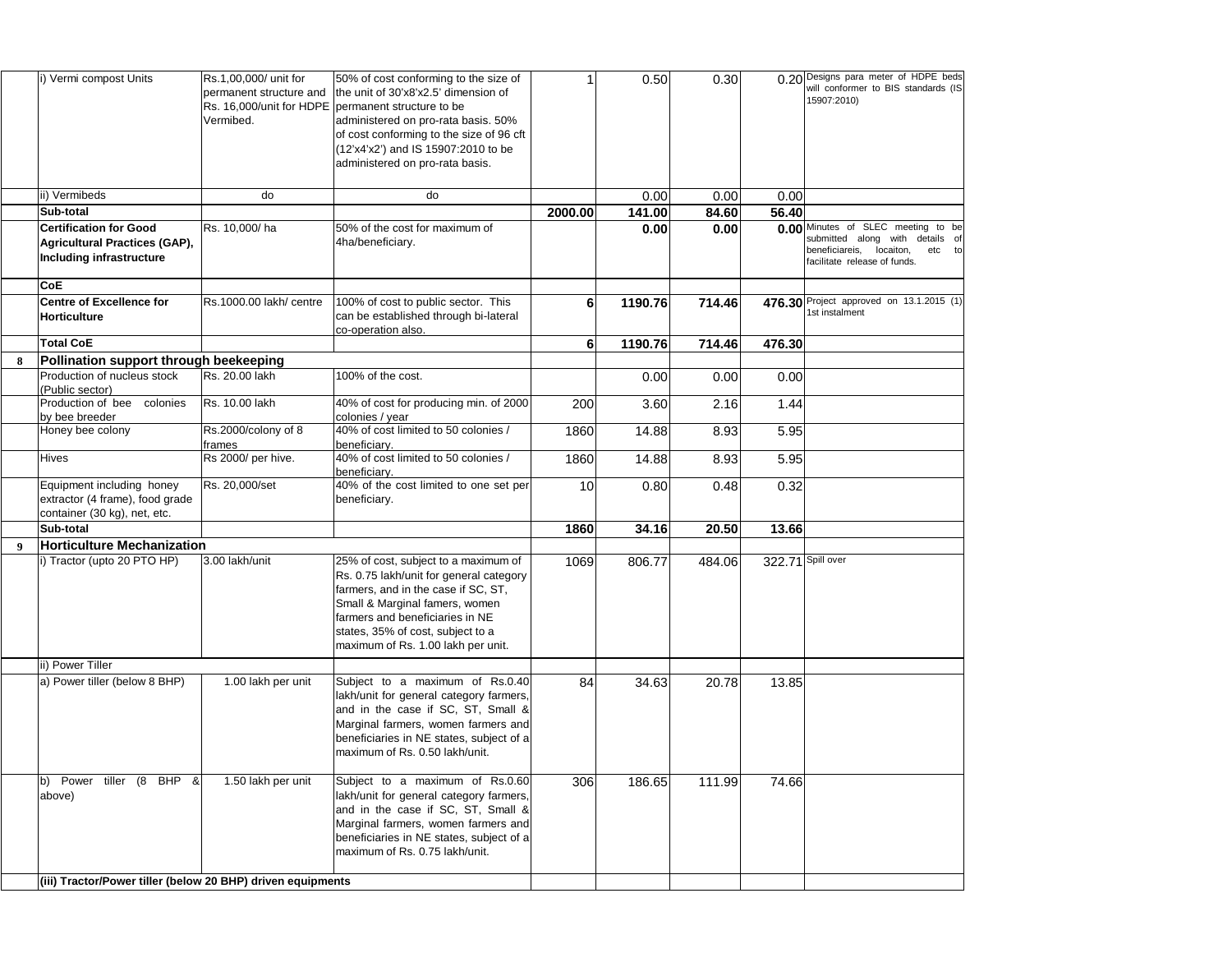| a) Land Development, tillage<br>and seed bed preparation<br>equipments          | 0.30 lakh per unit  | Subject to a maximum of Rs.0.12<br>lakh/unit for general category farmers,<br>and in the case if SC, ST, Small &<br>Marginal farmers, women farmers and<br>beneficiaries in NE states, subject of a<br>maximum of Rs. 0.15 lakh/unit.    |                | 0.00  | 0.00 | 0.00 |  |
|---------------------------------------------------------------------------------|---------------------|------------------------------------------------------------------------------------------------------------------------------------------------------------------------------------------------------------------------------------------|----------------|-------|------|------|--|
| 1) General                                                                      | -do-                | -do-                                                                                                                                                                                                                                     | 110            | 13.20 | 7.92 | 5.28 |  |
| b) Sowing, planting reaping<br>and digging equipments                           | 0.30 lakh per unit  | Subject to a maximum of Rs.0.12<br>lakh/unit for general category farmers,<br>and in the case if SC, ST, Small &<br>Marginal farmers, women farmers and<br>beneficiaries in NE states, subject of<br>a maximum of Rs. 0.15 lakh/unit.    | 3              | 0.36  | 0.22 | 0.14 |  |
| Plastic<br>mulch<br>laying<br>c)<br>machine                                     | 0.70 lakh per unit  | Subject to a maximum of Rs.0.28<br>lakh/unit for general category farmers,<br>and in the case if SC, ST, Small &<br>Marginal farmers, women farmers and<br>beneficiaries in NE states, subject of a<br>maximum of Rs. 0.35 lakh/unit.    |                | 0.00  | 0.00 | 0.00 |  |
| 1) General                                                                      | -do-                | -do-                                                                                                                                                                                                                                     | $\overline{4}$ | 1.12  | 0.67 | 0.45 |  |
| iv) Self-propelled Horticulture<br>Machinery                                    | 2.50 lakh per unit  | Subject to a maximum of Rs. 1.00<br>lakh/unit for general category farmers,<br>and in the case if SC, ST, Small &<br>Marginal farmers, women farmers and<br>beneficiaries in NE states, subject of a<br>maximum of Rs. 1.25 lakh/unit.   | 45             | 9.52  | 5.71 | 3.81 |  |
| (v) PP Equipment                                                                |                     |                                                                                                                                                                                                                                          |                |       |      |      |  |
| Manual Sprayer (Knapsack/foot<br>operated sprayer                               |                     |                                                                                                                                                                                                                                          |                |       |      |      |  |
| a) General                                                                      | 0.012 lakh per unit | Subject to a maximum of Rs.0.005<br>lakh/unit for general category farmers,<br>and in the case if SC, ST, Small &<br>Marginal farmers, women farmers and<br>beneficiaries in NE states, subject of a<br>maximum of Rs. 0.006 lakh/unit.  | 30             | 0.15  | 0.09 | 0.06 |  |
| Power Knapsack sprayer/power<br>operated Taiwan sprayer (8-12<br>Its Capcity)   |                     |                                                                                                                                                                                                                                          |                |       |      |      |  |
| a) General                                                                      | 0.062 lakh per unit | Subject to a maximum of Rs. 0.025<br>lakh/unit for general category farmers,<br>and in the case if SC, ST, Small &<br>Marginal farmers, women farmers and<br>beneficiaries in NE states, subject of a<br>maximum of Rs. 0.031 lakh/unit. | 142            | 3.55  | 2.13 | 1.42 |  |
| Power Knapsack sprayer/power<br>operated Taiwan sprayer (12-<br>16 Its Capcity) |                     |                                                                                                                                                                                                                                          |                |       |      |      |  |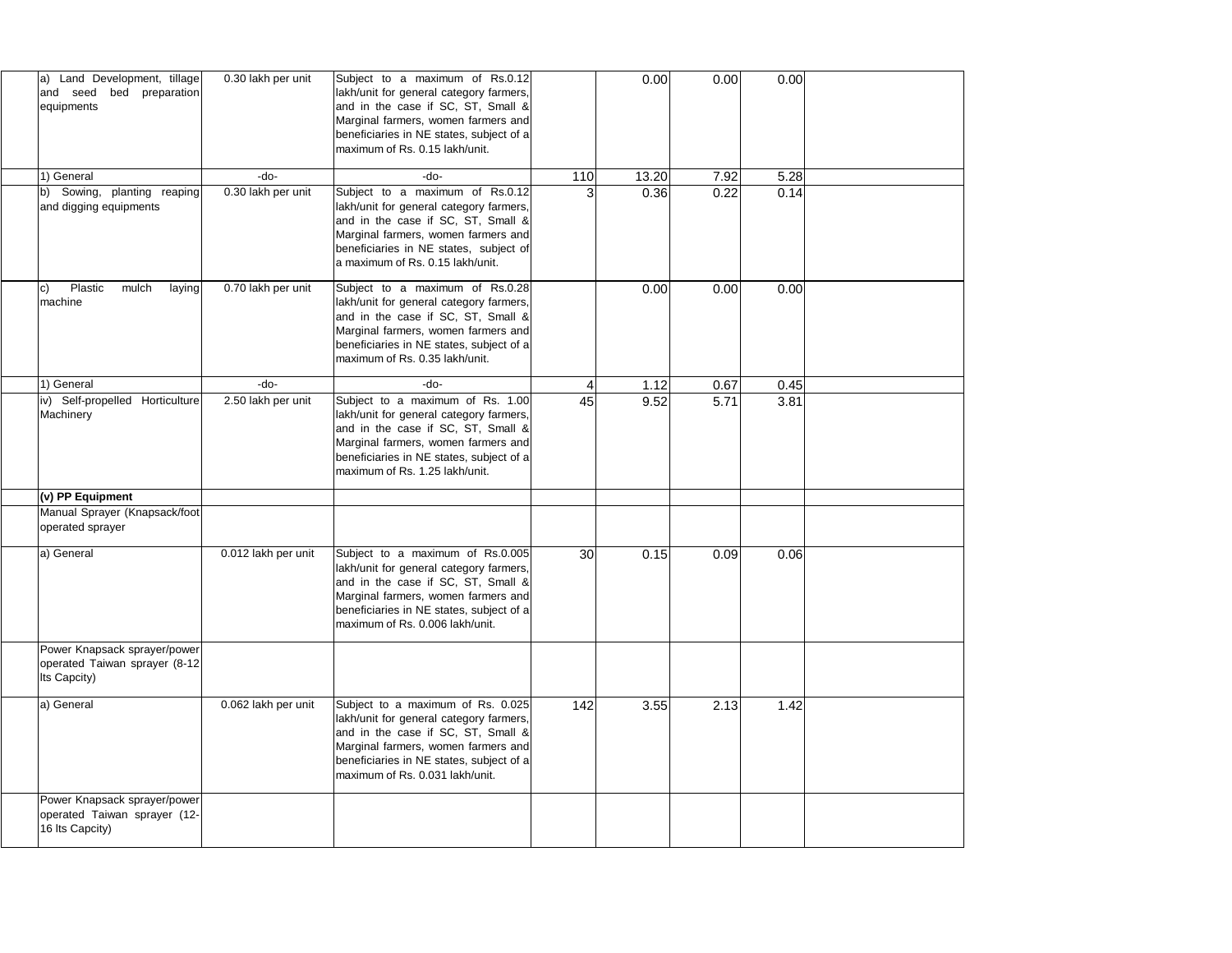| a) General                                                                                                                          | 0.062 lakh per unit | Subject to a maximum of Rs.0.03<br>lakh/unit for general category farmers,<br>and in the case if SC, ST, Small &<br>Marginal farmers, women farmers and<br>beneficiaries in NE states, subject of a<br>maximum of Rs. 0.038 lakh/unit                                  | 215  | 6.45    | 3.87   | 2.58   |  |
|-------------------------------------------------------------------------------------------------------------------------------------|---------------------|------------------------------------------------------------------------------------------------------------------------------------------------------------------------------------------------------------------------------------------------------------------------|------|---------|--------|--------|--|
| Power Knapsack sprayer/power<br>operated Taiwan sprayer (16 lts<br>Capcity)                                                         |                     |                                                                                                                                                                                                                                                                        |      |         |        |        |  |
| a) General                                                                                                                          | 0.20 lakh per unit  | Subject to a maximum of Rs.0.08<br>lakh/unit for general category farmers,<br>and in the case if SC, ST, Small &<br>Marginal farmers, women farmers and<br>beneficiaries in NE states, subject of a<br>maximum of Rs. 0.10 lakh/unit                                   | 386  | 30.88   | 18.53  | 12.35  |  |
| Mounted<br>/operated<br>Tractor<br>sprayer (Below 20HP)                                                                             |                     |                                                                                                                                                                                                                                                                        |      |         |        |        |  |
| a) General                                                                                                                          | 0.20 lakh per unit  | Subject to a maximum of Rs. 0.08<br>lakh/unit for general category farmers,<br>and in the case if SC, ST, Small &<br>Marginal farmers, women farmers and<br>beneficiaries in NE states, subject of a<br>maximum of Rs. 0.10 lakh/unit.                                 | 293  | 29.45   | 17.67  | 11.78  |  |
| Mounted<br>/operated<br>Tractor                                                                                                     |                     |                                                                                                                                                                                                                                                                        |      |         |        |        |  |
| sprayer (Above 35HP)<br>a) General                                                                                                  | 1.26 lakh per unit  | 40% of cost, subject to a maximum of<br>Rs. 0.50 lakh/unit for general category<br>farmers, and in the case if SC, ST,<br>Small & Marginal famers, women<br>farmers and beneficiaries in NE<br>states, 50% of cost, subject to a<br>maximum of Rs. 0.63 lakh per unit. | 20   | 10.00   | 6.00   | 4.00   |  |
| b) SC/ST etc                                                                                                                        | 1.26 lakh per unit  | 40% of cost, subject to a maximum of<br>Rs. 0.50 lakh/unit for general category<br>farmers, and in the case if SC, ST,<br>Small & Marginal famers, women<br>farmers and beneficiaries in NE<br>states, 50% of cost, subject to a<br>maximum of Rs. 0.63 lakh per unit. |      | 0.00    | 0.00   | 0.00   |  |
| Eco Friendly Light Trap                                                                                                             | Rs. 0.028 lakh/unit | Subject to a maximum of Rs.0.012<br>lakh/unit for general category farmers,<br>and in the case if SC, ST, Small &<br>Marginal farmers, women farmers and<br>beneficiaries in NE states, subject of a<br>maximum of Rs. 0.014 lakh/unit                                 |      |         |        |        |  |
| 1) General                                                                                                                          | $-do-$              | $-do-$                                                                                                                                                                                                                                                                 | 104  | 1.25    | 0.75   | 0.50   |  |
| v) Import of new machines & Rs. 50.00 lakh per unit<br>horticulture<br>tools for<br>for<br>demonstration purpose (Public<br>sector) |                     | 100% of the total cost.                                                                                                                                                                                                                                                |      | 0.00    | 0.00   | 0.00   |  |
| Sub-total                                                                                                                           |                     |                                                                                                                                                                                                                                                                        | 2812 | 1133.98 | 680.39 | 453.59 |  |
| 10 Human Resource Development (HRD)                                                                                                 |                     |                                                                                                                                                                                                                                                                        |      |         |        |        |  |
|                                                                                                                                     |                     |                                                                                                                                                                                                                                                                        |      |         |        |        |  |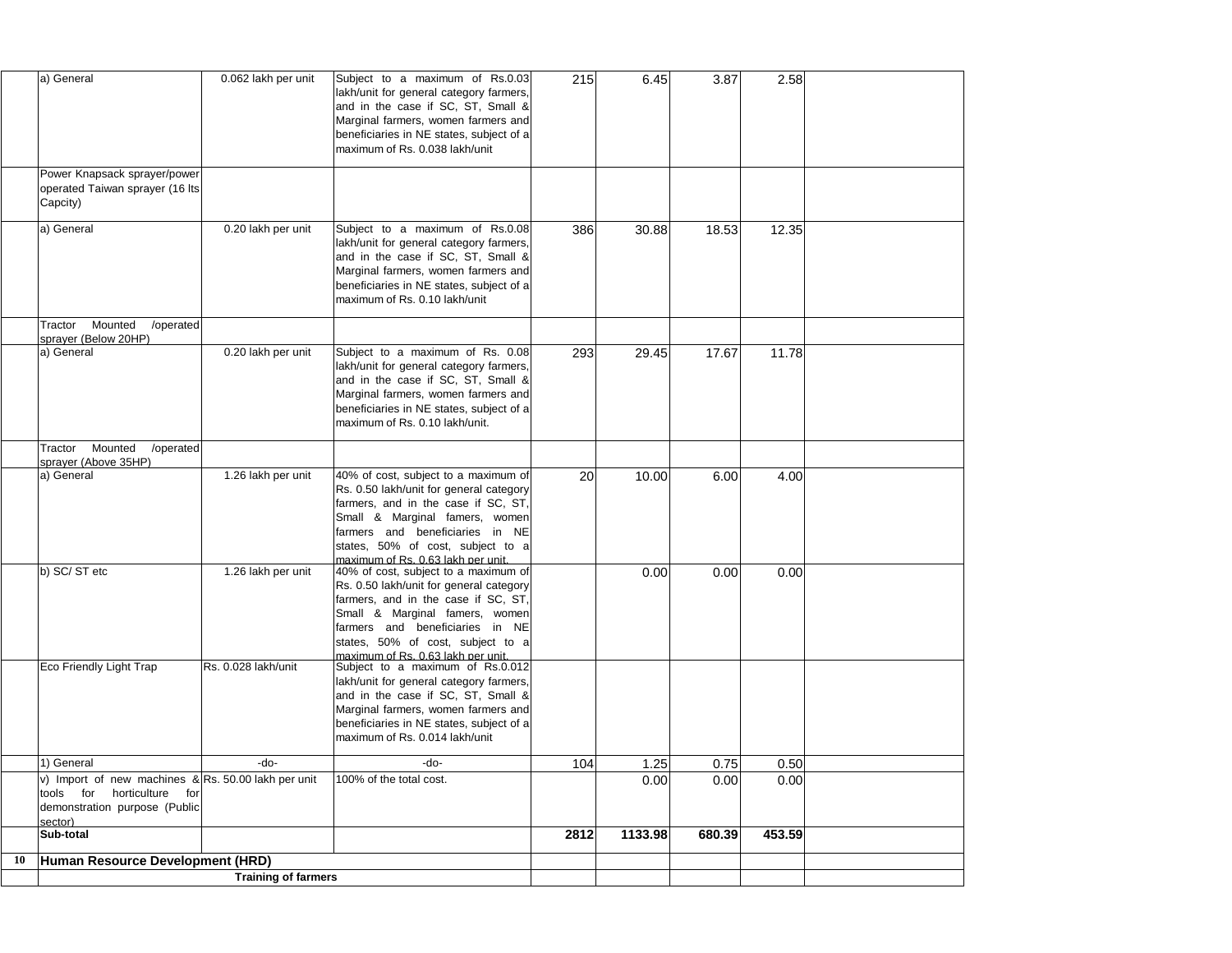|    | Within the State                                                                                                        | Rs. 1000/day per farmer<br>including transport                | 100% of the cost.                                                                                                                                         | 12396          | 123.96  | 74.38  | 49.58  |                                                                                                                                                |
|----|-------------------------------------------------------------------------------------------------------------------------|---------------------------------------------------------------|-----------------------------------------------------------------------------------------------------------------------------------------------------------|----------------|---------|--------|--------|------------------------------------------------------------------------------------------------------------------------------------------------|
|    | Outside the state                                                                                                       | Project based as per<br>actual.                               | 100% of the cost.                                                                                                                                         | 139            | 13.90   | 8.34   | 5.56   |                                                                                                                                                |
|    |                                                                                                                         | (e) Exposure visit of farmers                                 |                                                                                                                                                           |                |         |        |        |                                                                                                                                                |
|    | <b>Outside the State</b>                                                                                                | Project based as per<br>actual.                               | 100% of the cost.                                                                                                                                         | 247            | 24.70   | 14.82  | 9.88   |                                                                                                                                                |
|    |                                                                                                                         | Training / study tour of technical staff/ field functionaries |                                                                                                                                                           |                |         |        |        |                                                                                                                                                |
|    | Within the State                                                                                                        | Rs.300/day per<br>participant plus TA/DA,<br>as admissible    | 100% of the cost.                                                                                                                                         | 755            | 2.27    | 1.36   | 0.91   |                                                                                                                                                |
|    | Study tour to progressive<br>States/ units (group of<br>minimum 5 participants)                                         | Rs.800/day per<br>participant plus TA/DA,<br>as admissible    | 100% of the cost.                                                                                                                                         | 139            | 1.11    | 0.67   | 0.44   |                                                                                                                                                |
|    | Sub-total                                                                                                               |                                                               |                                                                                                                                                           | 13676          | 165.94  | 99.56  | 66.37  |                                                                                                                                                |
| 11 |                                                                                                                         | <b>INTEGRATED POST HARVEST MANAGEMENT</b>                     |                                                                                                                                                           |                |         |        |        |                                                                                                                                                |
|    | Pack house / On farm<br>collection & storage unit                                                                       | Rs. 4.00 lakh/unit with<br>size of 9Mx6M                      | 50% of the capital cost.                                                                                                                                  | 726            | 1435.40 | 861.24 | 574.16 | Minutes of SLEC meeting to be<br>submitted along with details of<br>beneficiareis,<br>locaiton,<br>etc to<br>acilitate release of funds.       |
|    | Integrated pack house with<br>facilities for conveyer belt,<br>sorting, grading units, washing,<br>drying and weighing. | Rs. 50.00 lakh per unit<br>with size of 9Mx18M                | Credit linked back-ended subsidy @<br>35% of the cost of project in general<br>areas and 50% of cost in case Hilly &<br>Scheduled areas, per beneficiary. |                |         |        |        |                                                                                                                                                |
|    | a) General Area                                                                                                         | Rs. 50.00 lakh per unit<br>with size of 9Mx18M                | Credit linked back-ended subsidy @<br>35% of the cost of project in general<br>areas and 50% of cost in case Hilly &<br>Scheduled areas, per beneficiary. |                | 0.00    | 0.00   |        | 0.00 Minutes of SLEC meeting to be<br>submitted along with details of<br>beneficiareis,<br>locaiton,<br>etc to<br>facilitate release of funds. |
|    | Pre-cooling unit                                                                                                        | Rs. 25.00 lakh / unit with<br>capacity of<br>6MT.             | Credit linked back-ended subsidy @<br>35% of the cost of project in general<br>areas and 50% of cost in case Hilly &<br>Scheduled areas, per beneficiary. | $\overline{4}$ | 24.52   | 14.71  |        | 9.81 Project to be submitted                                                                                                                   |
|    | Pre-cooling unit (Hilly areas)                                                                                          | Rs. 25.00 lakh / unit with<br>capacity of<br>6MT.             | Credit linked back-ended subsidy @<br>35% of the cost of project in general<br>areas and 50% of cost in case Hilly &<br>Scheduled areas, per beneficiary. |                | 0.00    | 0.00   | 0.00   |                                                                                                                                                |
|    | Cold room (staging)                                                                                                     | Rs. 15.00 lakh/ unit of 30<br>MT capacity                     | Credit linked back-ended subsidy @<br>35% of the cost of project in general<br>areas and 50% of cost in case Hilly &<br>Scheduled areas, per beneficiary. |                | 2.00    | 1.20   | 0.80   |                                                                                                                                                |
|    |                                                                                                                         | Cold Storage (Construction, Expansion and Modernisation)      |                                                                                                                                                           |                |         |        |        |                                                                                                                                                |
|    |                                                                                                                         |                                                               | ii) Cold Storage Unit Type 2 - PEB structure for multiple temperature and product use,                                                                    |                |         |        |        |                                                                                                                                                |
|    | a) General Area                                                                                                         | Rs. 10,000/MT, (max<br>5,000 MT capacity)                     | Credit linked back-ended subsidy @<br>35% of the cost of project in general<br>areas and 50% of cost in case Hilly &<br>Scheduled areas, per beneficiary. | 15             | 393.45  | 236.07 |        | 157.38 Project to be submitted                                                                                                                 |
|    | Ripening chamber                                                                                                        | Rs. 1.00 lakh/MT.                                             | -do-                                                                                                                                                      | 28             | 175.65  | 105.39 |        | 70.26 Project to be submitted                                                                                                                  |
|    | project in general areas                                                                                                |                                                               |                                                                                                                                                           |                |         |        |        |                                                                                                                                                |
|    | Primary/ Mobile / Minimal processing unit                                                                               |                                                               |                                                                                                                                                           |                |         |        |        |                                                                                                                                                |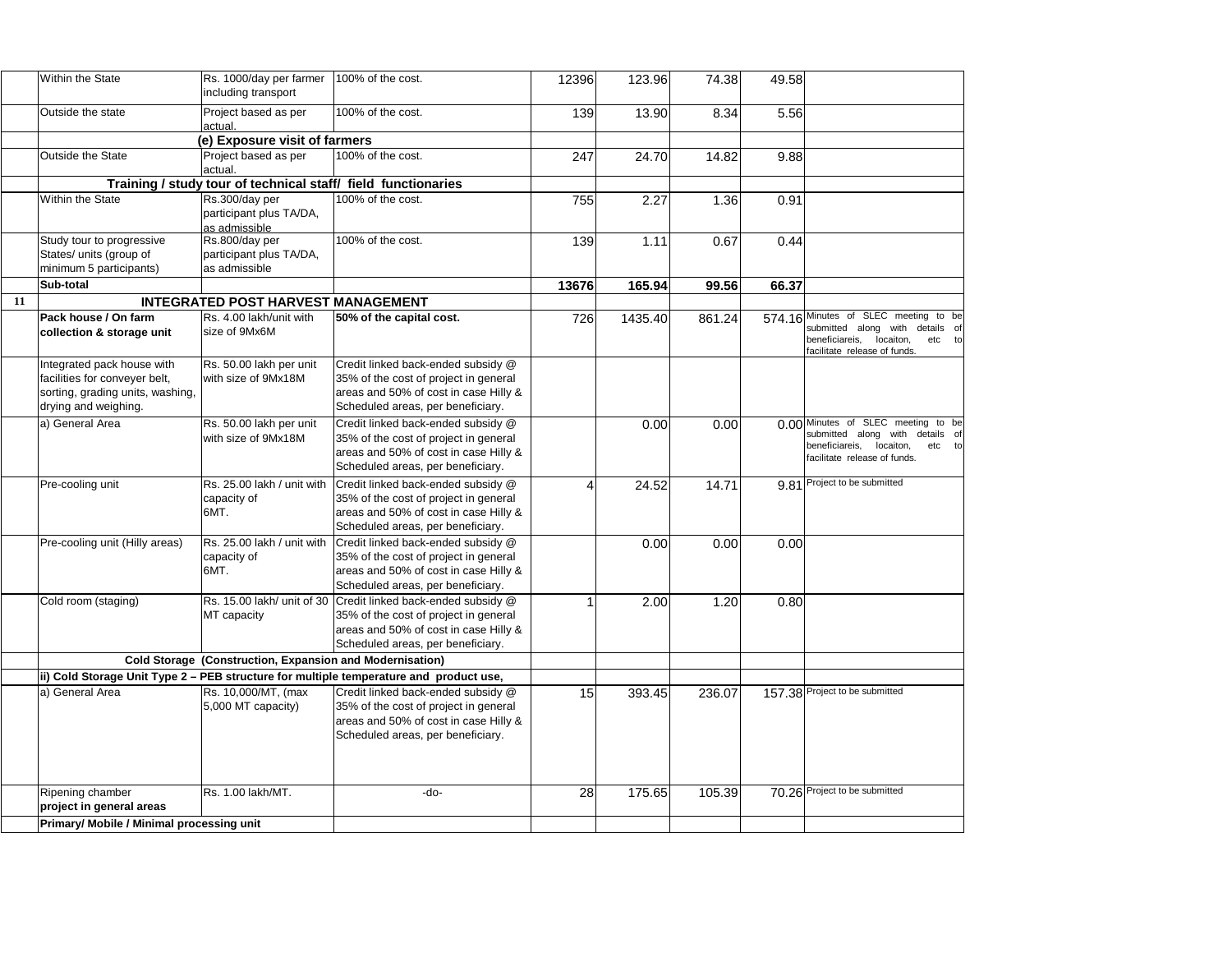|    | a) General Area                                                                                                                                         | Rs. 25.00 lakh/unit.                                                                                             | Credit linked back-ended subsidy @<br>40% of the capital cost of project in<br>general areas and 55% in case of Hilly<br>& Scheduled areas, per beneficiary.     | 211     | 449.27  | 269.56  | 179.71  |                                                                                                                                              |
|----|---------------------------------------------------------------------------------------------------------------------------------------------------------|------------------------------------------------------------------------------------------------------------------|------------------------------------------------------------------------------------------------------------------------------------------------------------------|---------|---------|---------|---------|----------------------------------------------------------------------------------------------------------------------------------------------|
|    | Low cost onion storage<br>structure (25 MT)                                                                                                             | Rs. 1.75 lakh/per unit                                                                                           | 50% of the total cost.                                                                                                                                           | 126     | 110.25  | 66.15   |         | 44.10 Minutes of SLEC meeting to be<br>submitted along with details of<br>beneficiareis, locaiton,<br>etc to<br>facilitate release of funds. |
|    | Sub-total                                                                                                                                               |                                                                                                                  |                                                                                                                                                                  | 1111.00 | 2590.54 | 1554.32 | 1036.22 |                                                                                                                                              |
| 12 |                                                                                                                                                         |                                                                                                                  | ESTABLISHMENT OF MARKETING INFRASTRUCTURE FOR HORTICULTURAL                                                                                                      |         |         |         |         |                                                                                                                                              |
|    | <b>Functional Infrastructure for:</b>                                                                                                                   |                                                                                                                  |                                                                                                                                                                  |         |         |         |         |                                                                                                                                              |
|    | Collection, sorting/ grading, packing units etc.                                                                                                        |                                                                                                                  |                                                                                                                                                                  |         |         |         |         |                                                                                                                                              |
|    | a) General Area                                                                                                                                         | Rs.15.00 lakh                                                                                                    | Credit linked back-ended subsidy @<br>40% of the capital cost of project in<br>general areas and 55 % in case of<br>Hilly & Scheduled areas, per<br>beneficiary. | 1.00    | 6.00    | 3.60    |         | 2.40 Project to be submitted                                                                                                                 |
|    | Sub-total                                                                                                                                               |                                                                                                                  |                                                                                                                                                                  | 1.00    | 6.00    | 3.60    | 2.40    |                                                                                                                                              |
|    | <b>Total MKT</b>                                                                                                                                        |                                                                                                                  |                                                                                                                                                                  | 1.00    | 6.00    | 3.60    | 2.40    |                                                                                                                                              |
|    | <b>SPECIAL INTERVENTIONS</b>                                                                                                                            |                                                                                                                  |                                                                                                                                                                  |         |         |         |         |                                                                                                                                              |
|    | Innovative interventions not<br>covered under any GOI<br>schemes                                                                                        | 10% of outlay                                                                                                    | 50% of cost, based on project<br>proposal.                                                                                                                       | 1.00    | 10.00   | 6.00    |         | 4.00 Project to be submitted                                                                                                                 |
|    | Tackling of emergent<br>/unforeseen requirements of<br><b>SHMs</b>                                                                                      | Rs.20.00 lakh                                                                                                    | 50% of cost, based on project<br>proposal.                                                                                                                       |         | 0.00    | 0.00    | 0.00    |                                                                                                                                              |
|    | Sub-total                                                                                                                                               |                                                                                                                  |                                                                                                                                                                  | 1.00    | 10.00   | 6.00    | 4.00    |                                                                                                                                              |
| 13 |                                                                                                                                                         | <b>Mission Management</b>                                                                                        |                                                                                                                                                                  |         |         |         |         |                                                                                                                                              |
|    | State & Districts Mission<br>Offices and implementing<br>agencies for administrative<br>expenses, project, preparation,<br>computerization, contingency | 5% of total annual<br>expenditure on the basis<br>of appraised needs to<br>State Horticulture<br>Mission (SHM) / | 100% assistance.                                                                                                                                                 |         | 854.47  | 512.68  | 341.79  |                                                                                                                                              |
|    | etc.                                                                                                                                                    | implementing Agencies                                                                                            |                                                                                                                                                                  |         |         |         |         |                                                                                                                                              |
|    | Institutional Strengthening,<br>hire/purchase of vehicles,<br>hardware/software                                                                         | Project based                                                                                                    | 100% assistance.                                                                                                                                                 |         |         | 0.00    | 0.00    |                                                                                                                                              |
|    | Seminars, conferences, workshops, exhibitions, Kisan<br>Mela, horticulture shows, honey festivals etc.                                                  |                                                                                                                  |                                                                                                                                                                  |         |         |         |         | Minutes of SLEC meeting to be<br>submitted along with details of<br>beneficiareis,<br>locaiton,<br>etc to<br>facilitate release of funds.    |
|    | International level                                                                                                                                     | Rs. 7.50 lakh per event.                                                                                         | 100% of cost per event of 4 days, on<br>pro rata basis.                                                                                                          |         | 0.00    | 0.00    | 0.00    |                                                                                                                                              |
|    | National level                                                                                                                                          | Rs. 5.00 lakh per event.                                                                                         | 100% of cost per event of two days.                                                                                                                              |         | 0.00    | 0.00    | 0.00    |                                                                                                                                              |
|    | State level                                                                                                                                             | Rs. 3.00 lakh / event                                                                                            | 100% assistance subject to a<br>maximum of Rs.3.00 lakh per event of<br>two days.                                                                                | 3       | 9.00    | 5.40    | 3.60    |                                                                                                                                              |